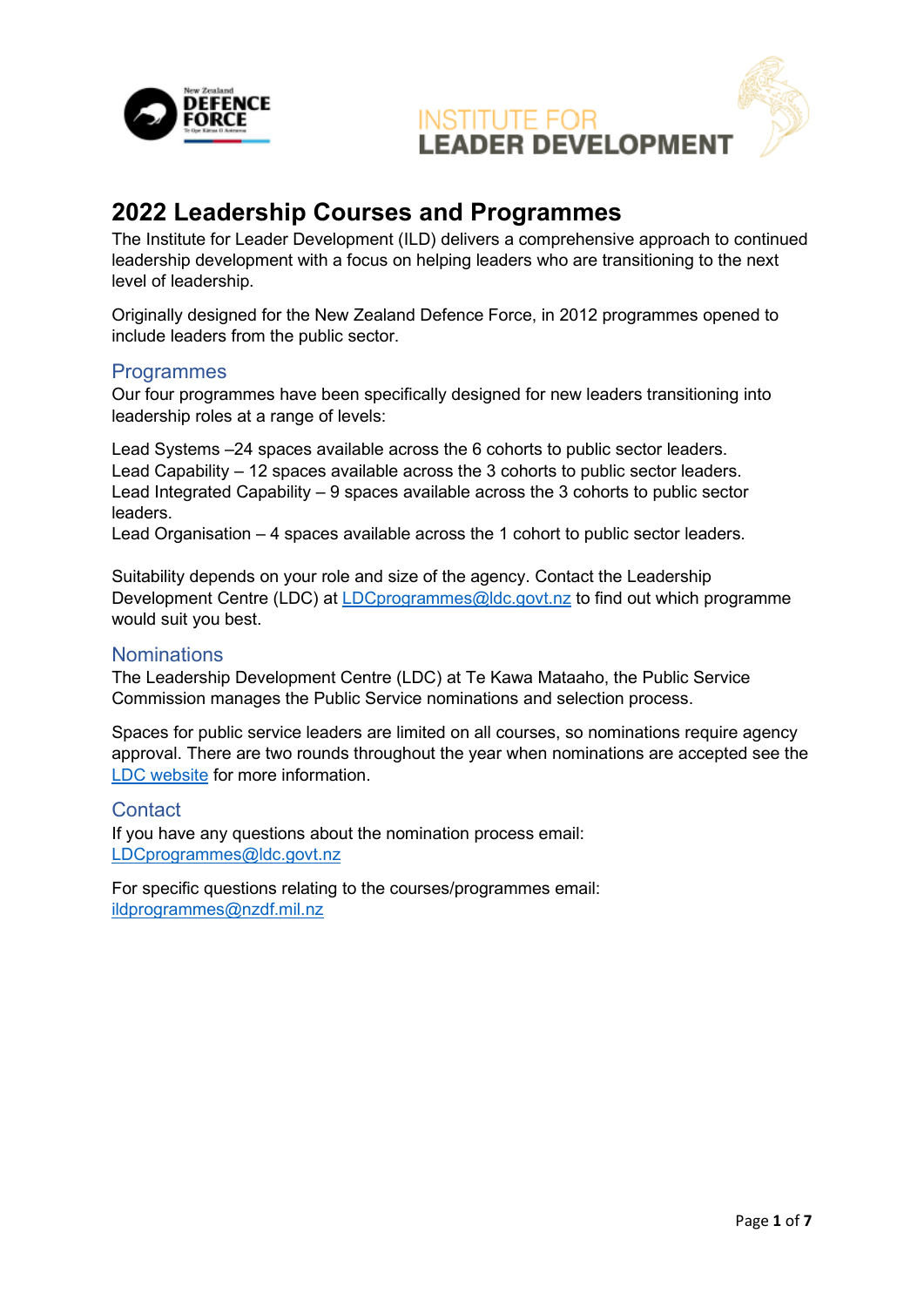

### Lead Systems Leadership Course

This course is aimed at leaders in multi-tiered organisations moving to lead other people leaders, where all the teams do similar work.

#### Learning outcomes

After this course you will:

- have strong self-awareness of your strengths and development needs as a leader.
- understand a systems thinking perspective and value effective, fit for purpose systems, and embrace continuous improvement of systems. structure and technology.
- built and broadened relationships with other system leaders, in and outside your organisations, to develop wide networks of influence and use these networks to ensure the smooth working of the organisation.
- coach others to change their approach, mindset and behaviour to achieve superior results.
- turn the broader organisation objectives into concepts and ideas other can grasp; effectively explaining the 'why' and the 'what'.

#### Phase one – Pre-course activities

At the start of the course, you will complete a range of psychometric assessments, complete a workbook to identify your strengths and development priority areas, and then discuss your development expectations with your manager.

#### Phase two – Course

Held over 5 days in Trentham, Upper Hutt with accommodation/meals provided (if needed). Leaders participate in classroom and small group lessons focused on how to develop skills needed to be a leader at this level (see learning outcomes).

Discussion, activities, and reflections will help you to further explore your development needs so you can be an effective systems leader. A development setting session will help you synthesise insights and create a leadership development plan, which will be shared with the cohort and your manager.

#### **Cost**

Approximately \$600 to covers assessments. Agencies will have to fund travel costs to Upper Hutt, if needed.

| <b>Course</b><br>number | <b>Phase 1</b> | <b>Phase 2</b> | <b>Nominations</b><br>close |
|-------------------------|----------------|----------------|-----------------------------|
| 22/04                   | Aug-Sep 2022   | 12-16 Sep 2022 | 25 March 2022               |
| 22/05                   | Sep-Nov 2022   | 7–11 Nov 2022  | 25 March 2022               |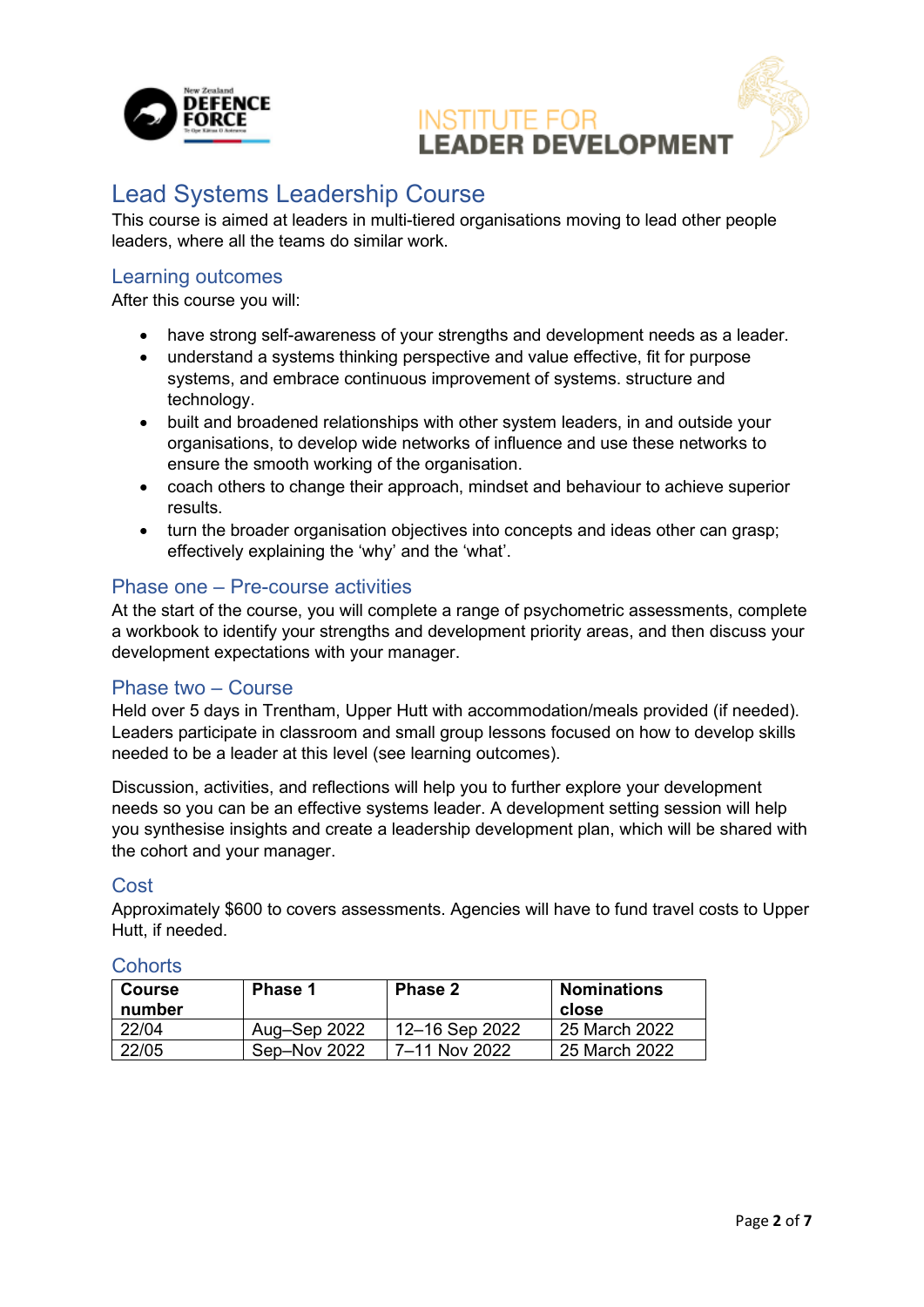

### Lead Capability Leadership Course

This course is aimed at leaders who are moving into roles turning strategy into action, acting as culture guardians for the organisations (tier 3-4).

#### Learning outcomes

After this course you will:

- have strong self-awareness of their strengths and development needs as a strategic leader.
- connect the long-term strategy and change programme with the reality of life on the ground, while managing resources and outputs to maintain team performance and momentum towards system wide changes.
- understand the importance of operationalising long-term strategy, following plans and projects through to completion, and building capability to enable the execution of strategy.
- know how to effectively manage up by 'being the trusted source of truth upwards' to connect policy and strategies with operational delivery.
- understand the importance of role modelling and the symbolic value of leaders' actions to create a culture that invites engagement and opinion sharing but also accepts the organisational mandate.

#### Pre-course activities

You will complete a range of psychometric and 360 surveys to identify your strengths and develop priority areas. An accredited debriefer will discuss your personality profiles with you and then you will discuss your development expectations with your manager.

#### **Courses**

Held over 8 days in Trentham, Upper Hutt with accommodation and meals provided (if needed). You will participate in classroom and small group lessons building honing skills associated with the learning outcomes. Discussion, activities, and reflections will help you to further explore your development needs so you can be an effective capability leader. A development setting session will help you synthesise insights and create a leadership development plan, which will be shared with the cohort and your manager.

#### Cost

Approximately \$800 to covers assessments. Agencies will have to fund travel costs to Upper Hutt, if needed.

| <b>Course</b><br>no. | <b>Pre course</b><br>activities | <b>Course</b>         | <b>Nominations</b><br>close |
|----------------------|---------------------------------|-----------------------|-----------------------------|
| 22/03                | Jun-Aug 2022                    | 17-19, 22-26 Aug 2022 | 25 March 2022               |
| 22/04                | Aug–Oct 2022                    | 12-14, 17-21 Oct 2022 | 25 March 2022               |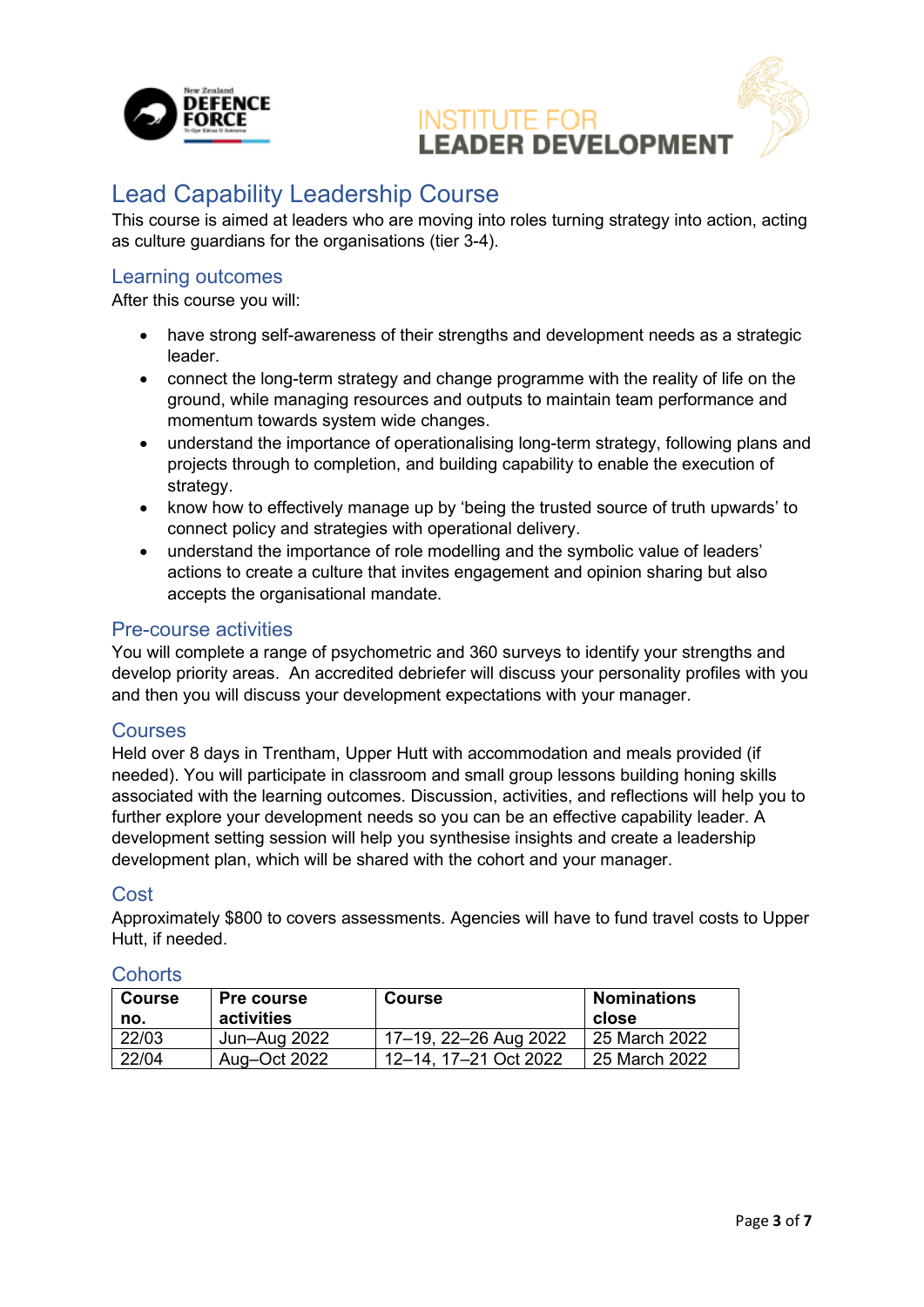

### Lead Integrated Capability Leadership Programme

This extensive programme is aimed at leaders who are moving into roles implementing the strategic agenda, developing future strategic leaders, promoting strategic collaboration and promoting organisational excellence (tier 2-3). This programme includes 5 phases over 6 months with a small cohort of 12 leaders.

#### Learning outcomes

After the programme you will have developed skillsets and mindsets to:

- maintain a deep understanding of yourself and how you can leverage strengths and mitigate weaknesses to lead successfully at a strategic level.
- implement the strategic agenda by ensuring a full understanding of the Government's priorities among your organisation, prioritising activities against strategic goals to ensure organisational sustainability and championing changes.
- create a diverse pool of highly capable leaders that are developing to assume more senior roles.
- promote organisational excellence by rewarding high standards of leadership and preventing negative leadership.
- encourage interagency communication, staff input, collaboration and build trust with partners.

#### Phases

#### **Executive coaching phase 1**

You'll complete a range of psychometric and 360 surveys to identify your strengths and develop priority areas. An executive coach will discuss your assessment profiles with you so you can discuss your development expectations with your manager.

#### **Experiential residential phase 2 (6 days)**

This residential phase provides a relaxed environment intended to help facilitate strategic self-awareness exploration through the Leadership Versatility Index 360 report, Hogan profile and peer feedback. You will reflect on your current leadership experience and participate in an experiential leadership development activity such as caving or sailing. These activities are designed to understand the leadership effectiveness of behaviour, explore your mindsets and build your cohort.

This residential is held in Motueka or Motutapu Island (see cohort information below).

#### **Self-lead development phase 3**

During this phase you will seek to implement your development strategies and be supported with coaching sessions and virtual cohort sessions.

#### **Wellington residential phase 4 (5 days)**

Held at Royal Port Nicolson Yacht Club, this phase focuses on implementing strategic agendas, promoting excellence, developing leaders and strategic collaboration. It includes boardroom type session with guest panelists, seaside chats with senior leaders and a complex strategic challenge.

A development setting session, including peer feedback, will help you to synthesise insights and create a leadership development to share with your cohort.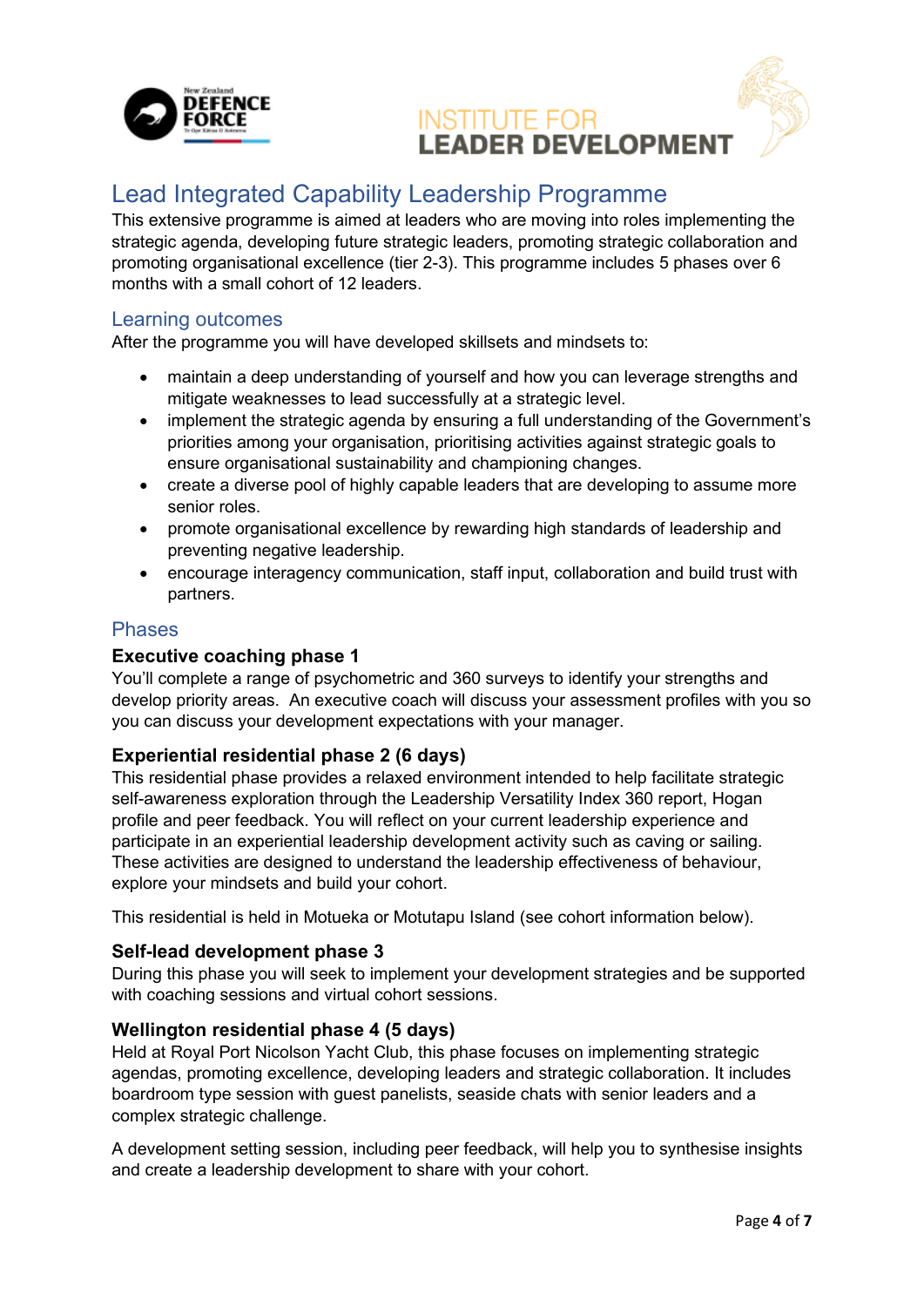



The phase closes with a cohort dinner with partners and your manager to celebrate completion of the course. Accommodation will be arranged with the Copthorne Hotel.

#### **Self-lead development phase 5**

During this phase you will seek to implement your development strategies and be supported with coaching sessions and virtual cohort sessions.

#### **Cost**

Approximately \$1500 to covers assessments. Agencies will have to fund travel costs to/from Auckland/Nelson/Wellington.

| Coho<br>rt no. | Phase 1<br>activities | <b>Experiential residential phase</b>                                                    | Wellington<br>residential<br>phase | <b>Nominat</b><br>ions<br>close |
|----------------|-----------------------|------------------------------------------------------------------------------------------|------------------------------------|---------------------------------|
| 26             | Sep-Nov<br>2022       | 6-11 Nov (Moteuka, accommodation is<br>mattress on floor in hall or single-person tents, | $20 - 24$ Feb<br>2023              | 25 March<br>2022                |
|                |                       | leadership development activity: caving)                                                 |                                    |                                 |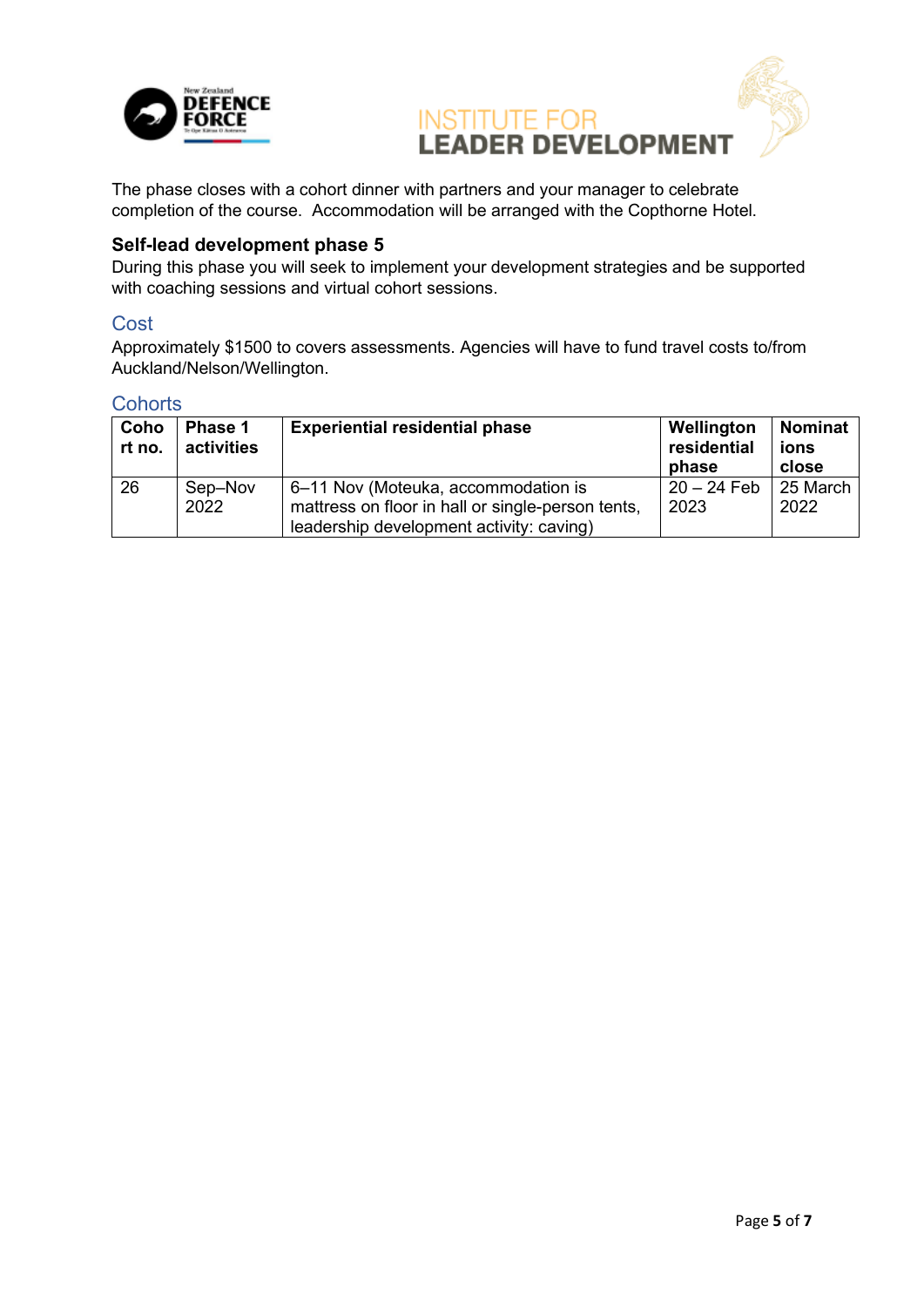

### Lead Organisation Leadership Programme 2022/23 Cohort 11

This programme is aimed at leaders preparing to move into executive roles. This executive programme includes 7 phases over 10 months with a small cohort of 12 leaders.

#### Learning outcomes

After this programme you will have developed skillsets and mindsets to:

- maintain a deep understanding of yourself and how you can leverage strengths and mitigate weaknesses to lead successfully at an executive level.
- create long-term vision and strategies, taking an extended view spanning decades.
- ensure relationships with Ministers and ensure confidence is maintained.
- develop a positive organisation culture, champion the organisation's ethos and values and compellingly articulate the vision.
- ensure organisational systems encourage and reward excellent leadership.
- create collaborative opportunities for achieving Government's priorities with other organisations.

#### Phases

#### **Executive coaching phase 1**

On completion of a range of psychometric and 360 surveys to identify your strengths and develop priority areas, you will have two coaching sessions with an executive coach. They will also be included in a discussion with you and your manager to set development priorities. An optional physiological wellbeing assessment is also offered.

#### **Wairarapa residential phase 2 (4 days)**

Held at Magnificat in the Wairarapa, you will delve into topics such as of strategic selfawareness, leadership, resilience and wellness as an executive leader. A range of experiential and cohort development activities are designed to understand the leadership effectiveness of behaviour, explore your mindsets and build your cohort.

#### **Self-lead development phase 3**

Self-lead development while on-the-job over several weeks/months. It involves journaling, sessions with your manager and peer-coaching.

#### **Wellington residential phase 4 (5 days)**

Held at Royal Port Nicolson Yacht Club in Wellington. These boardroom type sessions with senior leaders and NZDF executive committee leaders cover a range of high-level issues such as:

- creating a strategic agenda
- maintaining ministerial confidence
- owning the organisational culture and facilitating leadership excellence
- designing organisational systems
- facilitating strategic collaboration.

The residential programme closes with a cohort dinner with partners and your manager to celebrate completion of the course. Accommodation will be arranged with at the Copthorne Hotel.